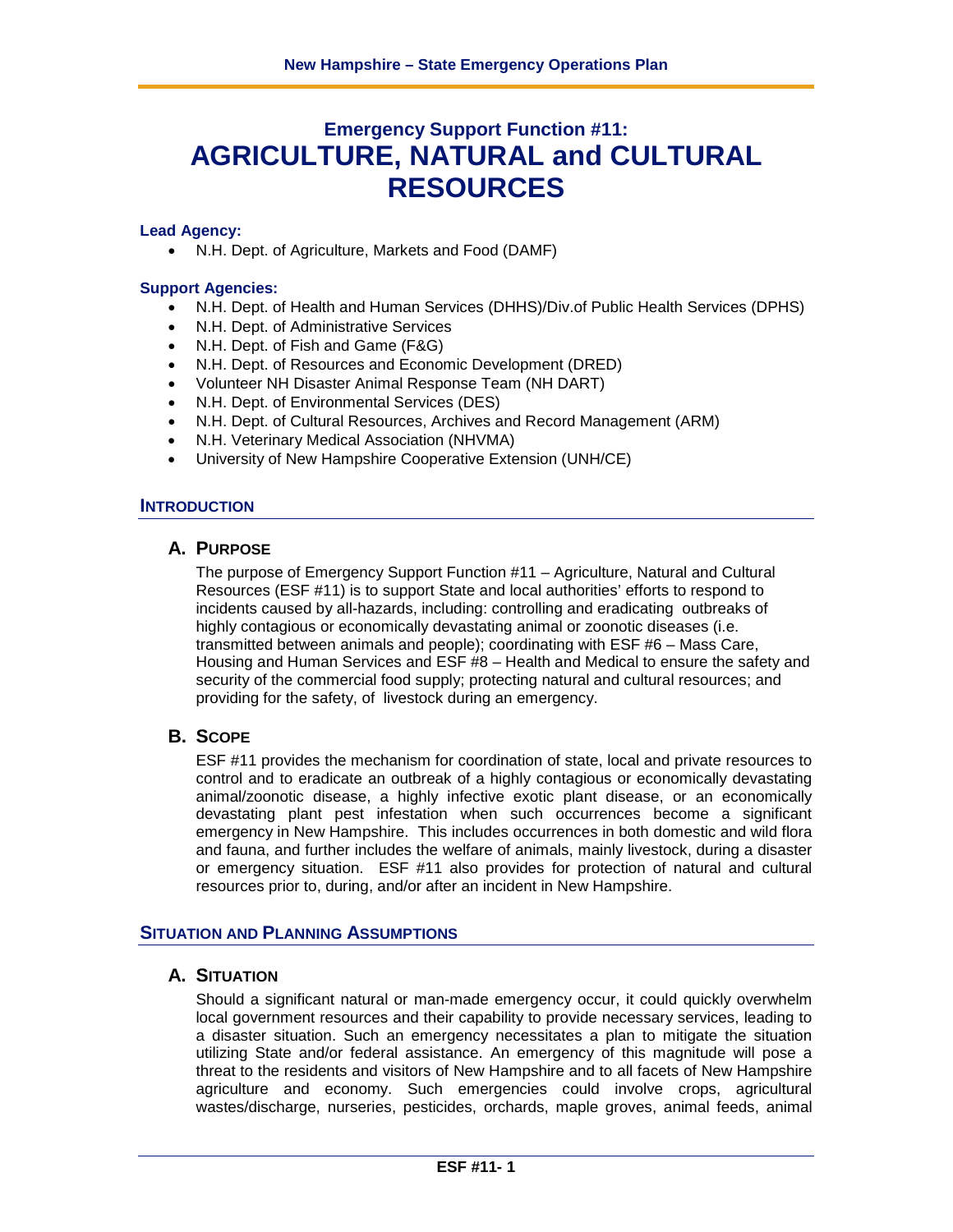welfare, injured/displaced animals, dead animals, zoonotic disease, public health, wild animal, natural resource and other related issues. These emergencies could also place the state's economy and access to food at risk. In addition, the cultural resources of New Hampshire could be jeopardized or significantly affected during an emergency incident.

State government, private sector, and volunteer agencies assigned responsibilities involving emergency agriculture and natural resource issues are expected to have established operating procedures specifying their emergency support actions and be able to communicate and coordinate these actions in an emergency to best utilize available capabilities.

# **B. PLANNING ASSUMPTIONS**

- **1.** In New Hampshire, there is no local authority to address agriculture or animal health disasters.
- **2.** An emergency or disaster may adversely affect agricultural livestock or poultry; domestic plants or crops; and / or the wild flora or fauna of New Hampshire.
- **3.** Lives of animals may be threatened. As well, the disruption of evacuation or the interruption/destruction of the various businesses involving animals may occur. By extension these risks to animals during a disaster may affect both human health and the economy.
- **4.** Substantial damage to domestic or wild plants/crops would have significant and longlasting negative impacts on the state's economy through disruption of food supply, trade, and tourism.
- **5.** Natural or man-made disasters may negatively impact wild or domestic plants/crops; the various animal industry and companion animal populations; and / or wildlife populations.
- **6.** A natural, accidental, or intentional (agro terrorism) introduction of a disease may threaten domestic and/or wild animals or plants.
- **7.** Any zoonotic disease, naturally occurring or intentionally introduced, may threaten public health as well as animal health.
- **8.** In the event of a disaster affecting animal research facilities within the state, ESF #11, will provide assistance as needed and in accordance with existing capabilities. Animal research facilities should prepare their own response plans. The National Institutes of Health; Office of Laboratory Animal Welfare's Institutional Animal Care and Use Committee Guidebook for disaster response may provide a consistent model.
- **9.** Efficient response and recovery efforts will aid the rapid return to economic soundness of the livestock, poultry, and/or companion animal industries; of agronomic and horticultural crops; and of wild flora and fauna. Such response will also afford public health protection, and support the benefit of the human-animal bond of companion animals in the human recovery process following a disaster.
- **10.** Activities associated with the ongoing protection, preservation, conservation and rehabilitation of New Hampshire's natural and cultural resources are crucial to the economic and human well-being and cultural significance of the state.

# **CONCEPT OF OPERATIONS**

# **A. GENERAL**

- **1.** ESF #11 will be organized and operate as a team, although divided into five (5) primary functions:
	- a. **Responding to animal and plant diseases and pests:** Includes implementing an integrated State and local response to an outbreak of a highly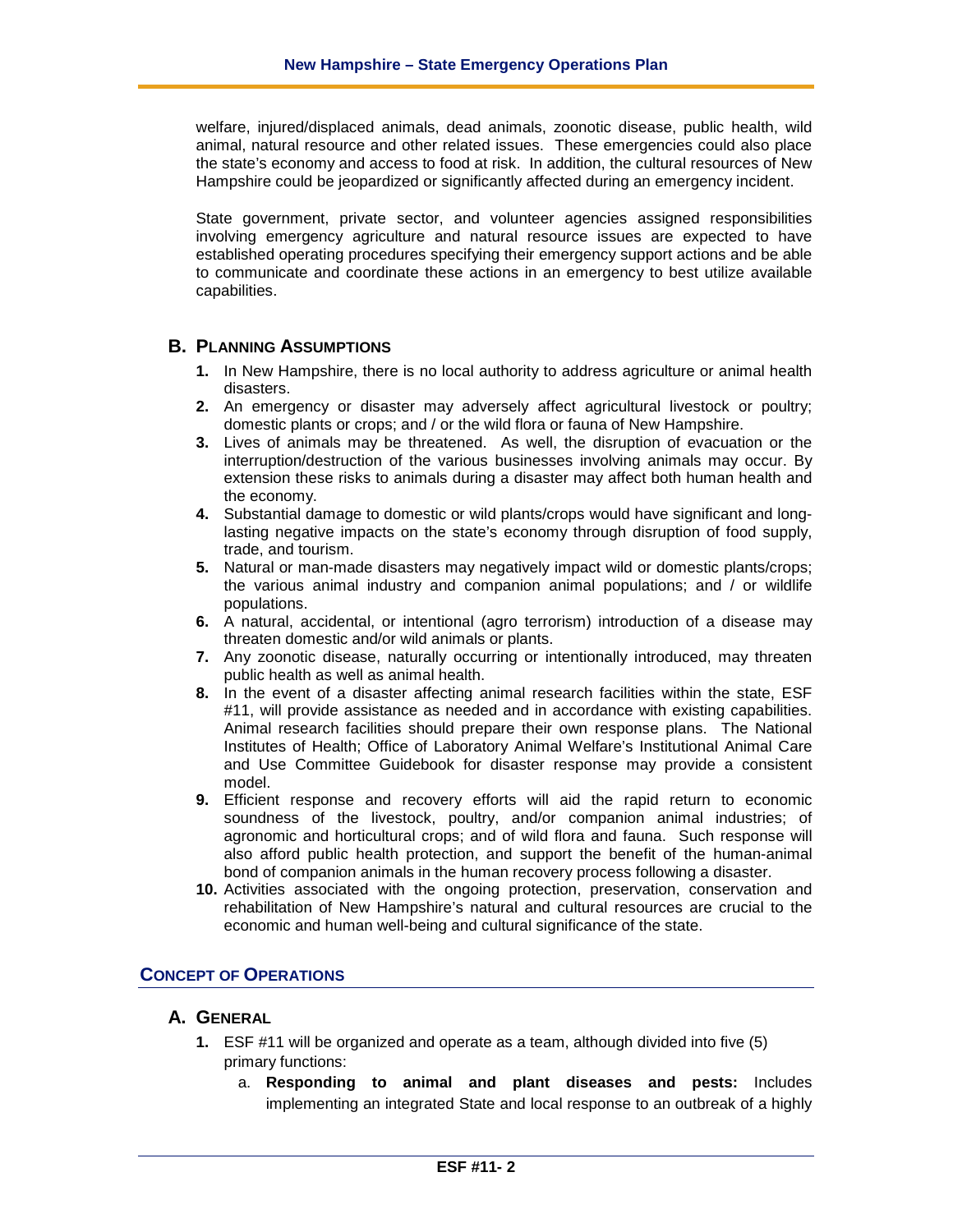contagious or economically devastating animal/zoonotic disease, or an outbreak of a harmful or economically significant plant pest or disease. ESF #11 ensures that animal/veterinary issues in natural disasters are supported. These efforts are coordinated by N.H. Dept. of Agriculture, Markets, and Food (DAMF).

- b. **Ensuring the safety and security of the commercial food supply:** Includes the execution of routine food safety inspections and other services to ensure the safety of food products that enter commerce. These efforts are coordinated by DHHS and DAMF subject to their respective statutory authorities.
- c. **Protecting natural and cultural resources:** Includes appropriate response actions to preserve, conserve, rehabilitate, recover, and restore New Hampshire's cultural and natural resources. This includes providing post-event baseline assessments of damages and providing technical assistance and resources for assessing impacts of response and recovery activities. These efforts are coordinated cooperatively by the N.H. Dept. of Cultural Resources and the N.H. Archives and Records Management.
- d. **Providing for the safety and well-being of livestock:** Supports HSEM together with ESF #6; ESF #8; and ESF #9 – Search and Rescue. The ESF #11 effort is coordinated by DAMF.
- **2.** Unified Command will be used to the greatest extent possible to manage ESF #11 assets in the field due to the number and variety of government and private sector organizations that may be involved.
- **3.** If criminal or terrorist activity is suspected in connection with a disease event, the NH State Police will be advised immediately. They will work closely with the responding veterinary or plant diagnostics staff to ensure the proper handling and packing of any samples and their shipment to the appropriate research laboratory for testing and forensic analysis.
- **4.** Assisting all ESFs and other Support agencies in effectively addressing and responding to the functional needs of their target populations within their mission areas and to make available to them resources and methods that are available to address functional and specific needs

# **B. ORGANIZATION**

**1. Organizational Chart (Command & Control)**: ESF #11 shall function under the direction and control of the SEOC Operations Chief **(***See Organizational Chart in SEOP Base Plan. Chapter IV.4.b)*.

# **2. Operational Facilities/Sites**

ESF #11 may have to participate on several emergency teams and/or co-locate at several emergency facilities simultaneously (in-state or in another state through mutual aid). A listing of the teams and facilities through which ESF #11 may have to function follows:

a. **Evacuation, Staging, Reception, and Sheltering Areas –** In coordination with other ESFs and local entities, identifying and maintaining routes from staging areas, reception areas, and shelters (human and animal). Identifying and maintaining special routes for special equipment, removal of animal remains or other special needs that may occur prior to, during or after an incident.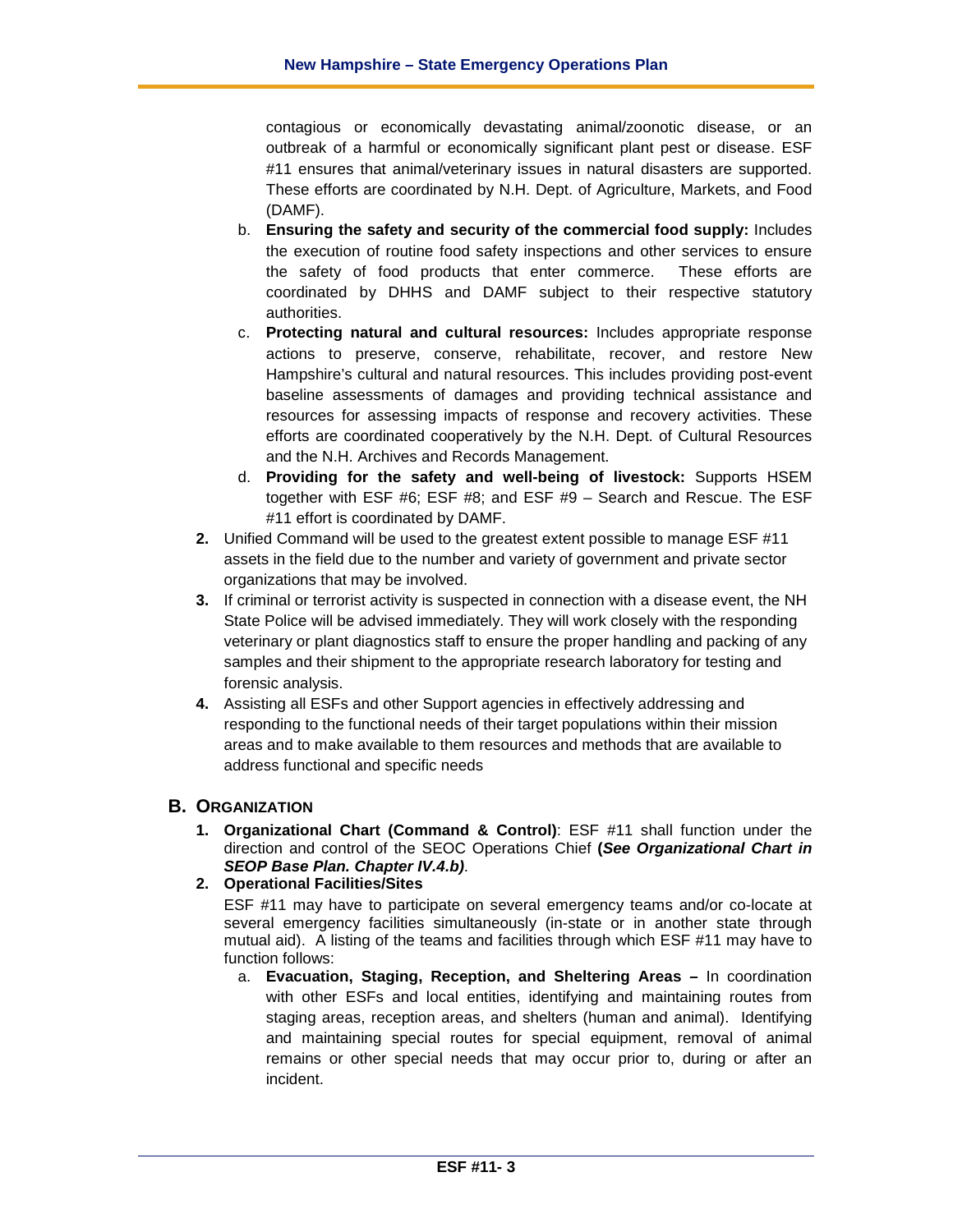- b. **Agencies' Emergency Operations Centers -** In addition to receiving ESF #11 missions, agencies may receive additional missions serving in a Lead or Support role to other emergency support functions. Agencies may use a "central" Emergency Operations Center concept to manage the different roles and accomplish all mission assignments. The "central" Emergency Operation Center is a "clearinghouse" that is used by the agencies to "track" assigned missions, resources committed, resources available, needed support for resources committed, needed contracts and contractors, and many other matters necessary for an effective emergency operation. In addition, some agencies may develop an "inter-agency" emergency operation center that is below the "central" emergency operation center or clearinghouse.
- c. **State Emergency Operations Center Mission Tasking -** The ESF #11 representative will assign requests for assistance to the agency or agencies that have the most appropriate resources and expertise to accomplish the task. No agency should be tasked more than another to ensure a balance in "mission" tasking and to maximize the use of all available resources though it is understood that particular disasters will demand more of particular entities. Mission Tasks will be posted to the appropriate emergency WebEOC.
- d. **Field Operations –** ESF #11 may serve in Field Operations (i.e., the Forward State Emergency Response Team, Impact Assessment Teams: Rapid Response Team, Preliminary Damage Assessment Team, Disaster Field Office operations, Recovery Center operations, intrastate and/or interstate mutual aid assistance). Since activation of these activities usually occurs early in an event, its activation sequence should be prepared for in the first hours of an event.

# e. **Specialized and Mutual Aid Teams**

Specialized local, Federal and Mutual Aid teams can be brought in as resources if the proper channels for requesting assistance are followed, this may include NH Disaster Animal Response Team (DART). Proper declarations would be required and requests should be made on an executive level to mobilize, as appropriate. It will be up to the local Incident Commander, in consultation with the ESF #11 representative in the SEOC to make the determination when and to what extent to utilize volunteer organizations in activities.

- f. **Federal Resources -** When ESF #11 foresees or has a need for resources not otherwise available, action will be taken to secure such resources through the *National Response Framework* (NRF) or some other federal source. Normally, an action to secure a resource from a federal source would be coordinated with/through the State Coordinating Officer and/or the Federal Coordinating Officer. However, if an ESF agency has no recourse through the Federal Emergency Management Agency, that ESF #11 may coordinate directly with the federal agency that can provide the needed federal resource.
- g. **Contracts and Contractors -** Resources that are available through ESF #11 may, at times, best be obtained through a contractor. Agency(ies) contracts may be utilized or access to State of New Hampshire or private sector contracts may be made through coordination with ESF #7- Resource Support.
- h. **Mitigation and/or Redevelopment –** ESF #11 does not have budgetary authority or funds for mitigation or redevelopment needs that result from an emergency or disaster. Therefore, ESF #11 can only provide (as in-kind or matching) professional, technical, and administrative personnel and their use of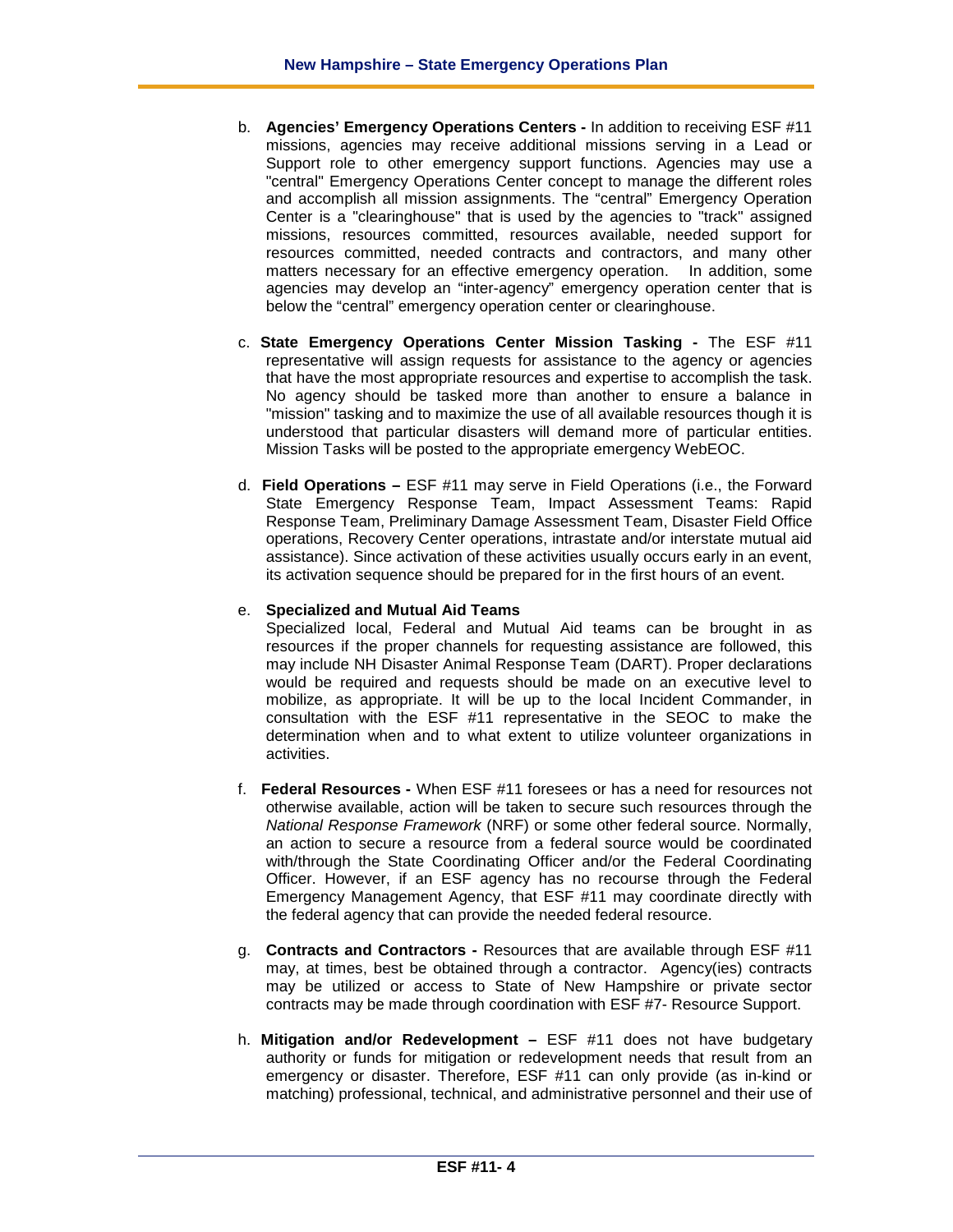related equipment for mitigation and redevelopment efforts that may follow an event. Such in-kind or matching resources can be used to support the review, investigation, contracting, and other professional, technical, and administrative tasks generally required for mitigation and/or redevelopment activities.

#### **3. Policies**

### a. **General:**

Actions initiated under ESF #11 are coordinated and conducted cooperatively with incident management officials and with private entities, in coordination with the State Emergency Operations Center (SEOC). Each supporting agency is responsible for managing its respective assets and resources after receiving direction from the ESF #11 Lead Agency.

### b. **Animal and Plant Disease and Pest Response Policies:**

- i. Animal and plant disease and pest responses are conducted in collaboration and cooperation with State authorities, federal authorities, and private industries to ensure continued human nutrition and animal, plant, and environmental security, and to support the local, state, and national economies and trade. The Lead Agency for such a response will vary based upon the threat.
- ii. When addressing animal diseases, all animal depopulation activities are conducted as humanely as possible while stopping the pathogen spread and limiting the number of animals that must be euthanized. Disposal methods for infected or potentially infected carcasses and plant host material will balance their effectiveness in stopping pathogen spread; their practicality and expense of application; and their minimal impact on the environment.
- iii. In connection with an emergency in which a pest or disease of livestock threatens any segment of agricultural production in New Hampshire, the Governor and Executive Council, may draw from other appropriations or funds available. Said funds may be transferred to the agencies or corporations of N.H. Dept. of Agriculture, Markets, and Food (DAMF) as are determined necessary for the arrest, control, eradication, or prevention of the spread of the pest or disease of livestock and for related expenses including indemnity for producers. Provisions for said payments are found in RSA 436:45-64.
- iv. In the event of a plant health emergency, the Commissioner of DAMF may issue quarantines of premises and localities. The commissioner may request the declaration of an extraordinary emergency by the Governor. The Governor and Executive Council may draw from appropriations or funds available and use said funds as are determined necessary for the arrest, control, eradication, or prevention of the spread of the pest or disease and may also elect to provide compensation for economic losses incurred as a result of actions taken under the declaration of emergency. DRED has additional authorities for plant pests and diseases as they pertain to forests, such as quarantine and control area designation (RSA 227- G and K).
- v. Under a declaration of emergency, the Commissioner of DAMF may request Federal authorities to take action within the State if the State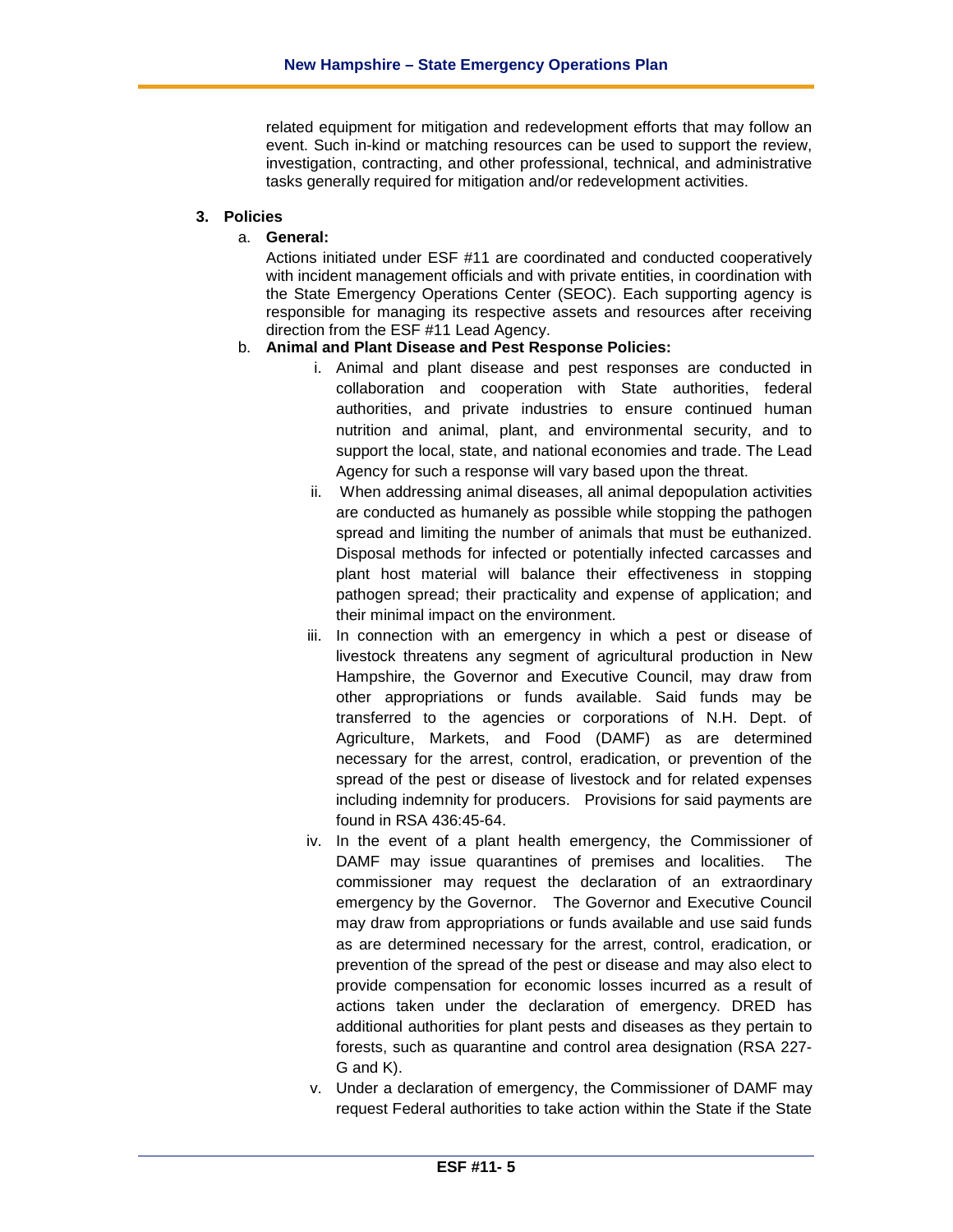is unable to take appropriate action to control and eradicate the disease or pest. Such a request would normally be made through the State EOC.

vi. Actions taken during an animal or plant emergency are generally guided by and coordinated with state and local emergency preparedness and response officials, New England States Animal Agriculture Security Alliance (NESAASA), Department of Homeland Security officials, appropriate federal agencies, and existing DAMF internal policies and procedures.

# c. **Natural and Cultural Resources:**

- i. Actions initiated under ESF #11 to protect, preserve, conserve, rehabilitate, recover, and restore natural and cultural resources are guided by the existing internal policies and procedures of the agencies providing support for the incident.
- ii. The organizations providing support for each incident coordinate with appropriate ESFs and other agencies, including the Safety Officer, to ensure appropriate use of volunteers and their health and safety and to ensure appropriate measures are in place to protect the health and safety of all workers.
- iii. Each support agency is responsible for managing its respective assets and resources after receiving direction from the Lead Agency.

### d. **Livestock Response Policies:**

- i. During emergencies that involve human evacuation and sheltering, animal evacuation, rescue and sheltering should be conducted in conjunction with human evacuation and sheltering efforts. Animals should be sheltered near their owners to the extent possible.
- ii. Businesses where animals are integral to operations should be encouraged to have contingency plans in place for those animals in the event of a disaster or emergency.

# **PHASED ACTIVITIES**

# **A. PREVENTION ACTIVITIES**

# **1. General**

a. These activities, focusing on the protection of life and property, are performed on an on-going basis. They are also performed as a particular incident is ongoing to help ensure additional incidents do not occur simultaneously.

# **B. PREPAREDNESS ACTIVITIES**

# **1. General**

- a. Developing plans for the protection of animal and plant health and security, including the response to an outbreak of a highly contagious animal/zoonotic disease, and outbreak of a highly infective exotic plant disease or an economically devastating plant pest infestation whether accidentally or intentionally introduced.
- b. Developing plans for sampling and analysis of plants/crops contaminated with chemical or biological agents.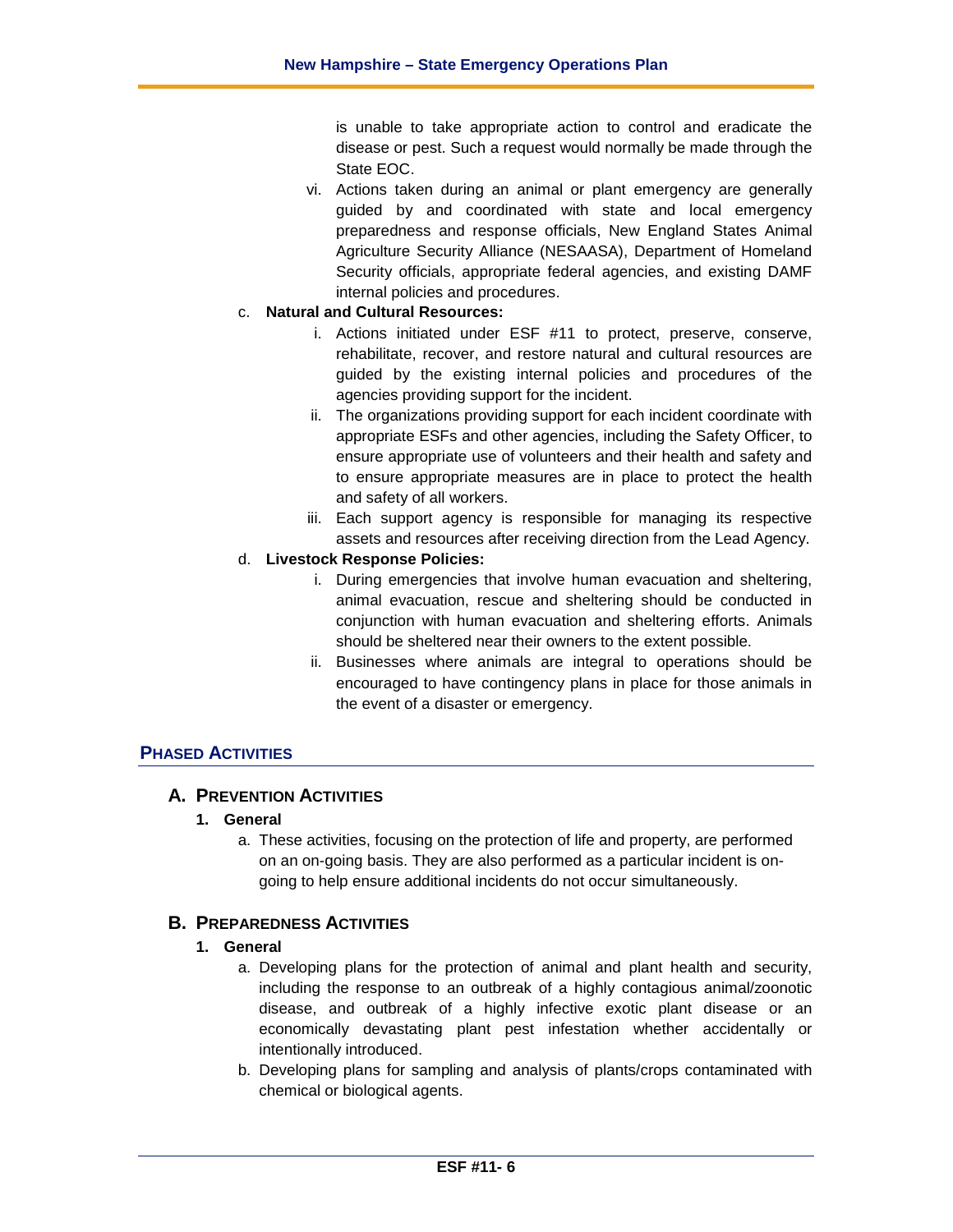- c. Developing plans for the safety, preservation, and / or protection of livestock, poultry, plants, companion animals, cultural or natural resources deemed significant by the Governor, prior to, during and after a natural or man-made event.
- d. Developing plans for the protection of animal health to include ensuring the safety of the manufacture and distribution of foods and distribution of drugs given to livestock, poultry and companion animals.
- e. Generating information to be included in SEOC briefings, situation reports and/or action plans.
- f. Maintaining personnel and equipment in a state of readiness appropriate to existing and anticipated emergency conditions to include mobilizing resources and staging them at various locations.
- g. Releasing information (in coordination with the JIC, if one is established) on disease and disaster planning and safety for animals, plants/crops, and cultural resources through news releases, brochures, or websites.
- h. Developing and maintaining a database of locations and contact information for animal and agricultural premises, cultural and natural resources, including supporting industries, veterinary medical and non-medical volunteers and agencies that will provide care and rescue assistance.
- i. Developing procedures to protect public from communicable diseases.
- j. Developing protocols and maintaining liaisons with elements of the American Veterinary Medical Association's (AVMA) Veterinary Medical Assistance Teams and the USDA's National Animal Health Emergency Response Corps (NAHERC).
- k. Assisting local governments in training of personnel and rescue organizations for agriculture and cultural and natural resources operations.
- l. Working with local officials regarding invasive forest pests and how to identify said pests. DRED also works with arborists and urban foresters providing training on assessing tree damage following an ice storm or wind event, etc.
- m. Developing and maintaining a list of emergency animal shelters and confinement areas in New Hampshire for livestock and poultry by county. This list will include personnel and resource information. When feasible, ESF #11 will assist emergency coordinators in identifying suitable facilities for shelters and confinement areas.
- n. Coordinating communication with ESF #14 Volunteer and Donations Management concerning storage of animal and plant-related donated goods preceding a known disaster.
- o. Supporting the Emergency Management Assistance Compact (EMAC) and International Emergency Management Assistance Compact (IEMAC) including training of ESF on EMAC/IEMAC responsibilities, and pre-identification of assets, needs and resources that may be allocated to support other states/provinces.
- p. Annually reviewing the Department of Homeland Security Core Capabilities and integrating tasks as appropriate.
- q. ESF #11 personnel should be integrating NIMS principles in all planning.
- r. Evaluating the probability and time period of the response and/or recovery phases for the event. Begin development of an "After-Action Report" for ESF #11.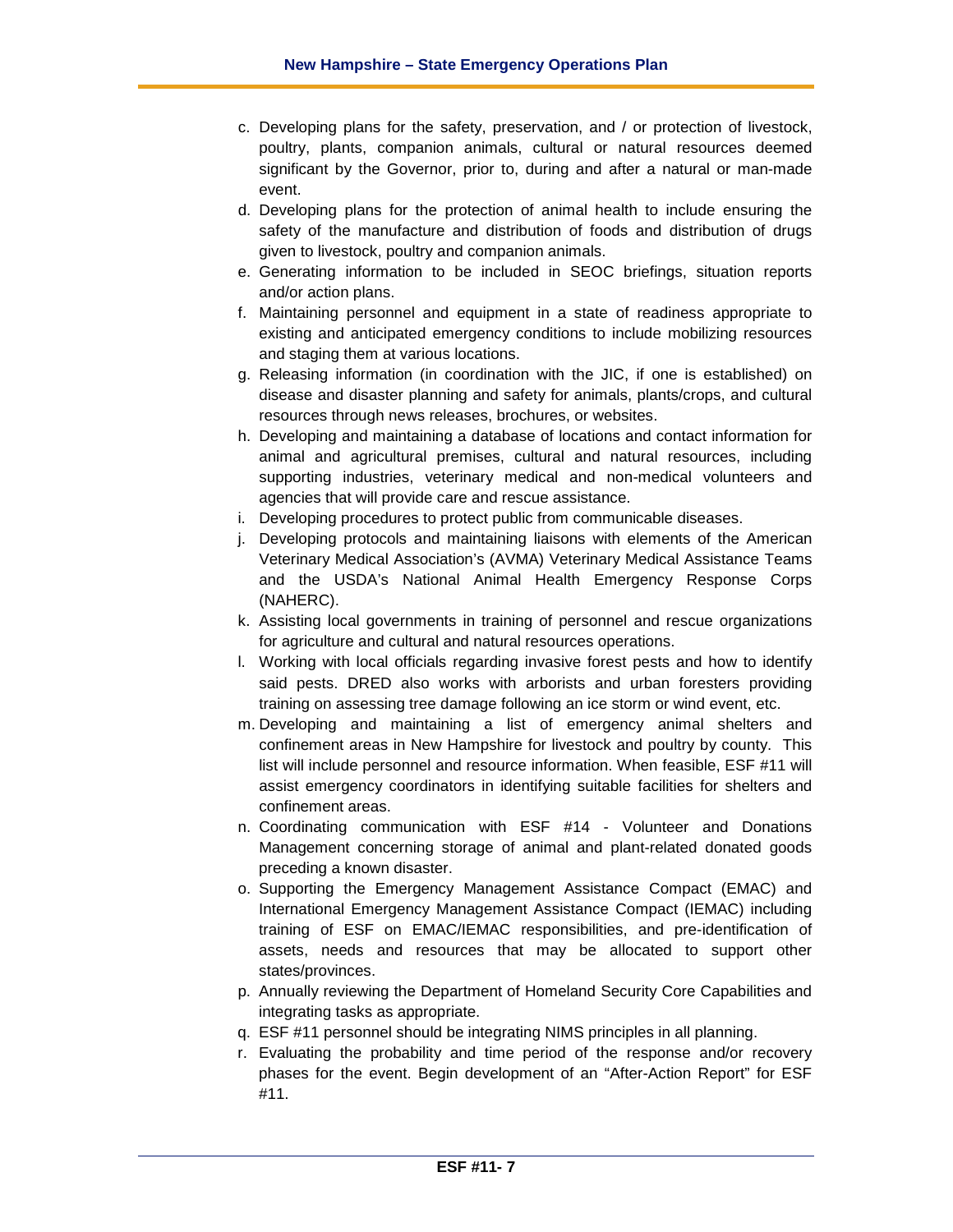# **C. RESPONSE ACTIVITIES**

- **1.** Assigning and scheduling sufficient personnel to cover an activation of the SEOC for an extended period of time. Providing updates and briefings for any new personnel reporting for ESF #11 duty. Maintaining and updating WebEOC as appropriate for all ESF #11 agencies.
- **2.** Assessing the situation, as requested, to include: the nature, type, amount and location of agricultural, animal or cultural or natural resources in jeopardy or affected, potential and type of exposure; probable direction and time of travel of the contaminants; potential impact on human health, welfare, cultural resources, safety and the environment; types, availability, and location of response resources, technical support, and cleanup services; and priorities for protecting human health, welfare, cultural resources, and environment, impact upon the economy and/or impact on the cultural or natural well-being of the State.
- **3.** Supporting animal and livestock safety through coordination, as needed, of emergency animal control, sheltering, rescue and stabling for livestock, poultry, rescue and transportation to shelter. Coordinating triage and follow-up medical care for animals. Coordinating integration of veterinary medical assistance teams.
- **4.** Coordinating public information with JIC (if established) to guide residents and visitors, organizations and businesses on response/safety activities and procedures.
- **5.** Coordinating eradication, crop destruction, removal and proper disposal of contaminated plants, soil, cultural resources, animal waste, and animal depopulation operations with other ESFs as appropriate. Decontaminating animals, animal products, and cultural resources as needed to prevent disease and protect public health.
- **6.** Coordinating with the appropriate local, state and federal agencies to ensure the proper disposal of wastes associated with incidents, including ESF #10- HAZMAT.
- **7.** Providing Protective Action Requirements (PAR), as the incident requires.
- **8.** Support monitoring to determine the extent of the contaminated area and consult with appropriate support agencies to provide access and egress control to contaminated areas; request assistance from the CST as required.
- **9.** Coordinating and preparing for the arrival of federal assets, including NAHERC, as requested. Planning and preparing the notifications systems to support the deployment of response personnel.
- **10.** Coordinating with ESF #7 on the location and use of storage sites as staging areas for the deployment of personnel, assets and materials (including food, medical supplies, and agricultural chemicals) into the affected zones.
- **11.** Determining critical needs and resources available within the State to preserve, conserve, rehabilitate, recover and restore natural and cultural resources. Based upon findings, request assistance from federal assets and Heritage Emergency National Task Force.
- **12.** Beginning to evaluate the probability and time period of the recovery phase for the event. If recovery phase is probable, start pre-planning for recovery actions.
- **13.** Continuing to develop the "After-Action Report" for ESF #11.

# **D. RECOVERY ACTIVITIES:**

- **1.** Assigning and scheduling sufficient personnel to cover an activation of the SEOC for an extended period of time.
- **2.** Providing updates and briefings for any new personnel reporting for ESF #11 duty.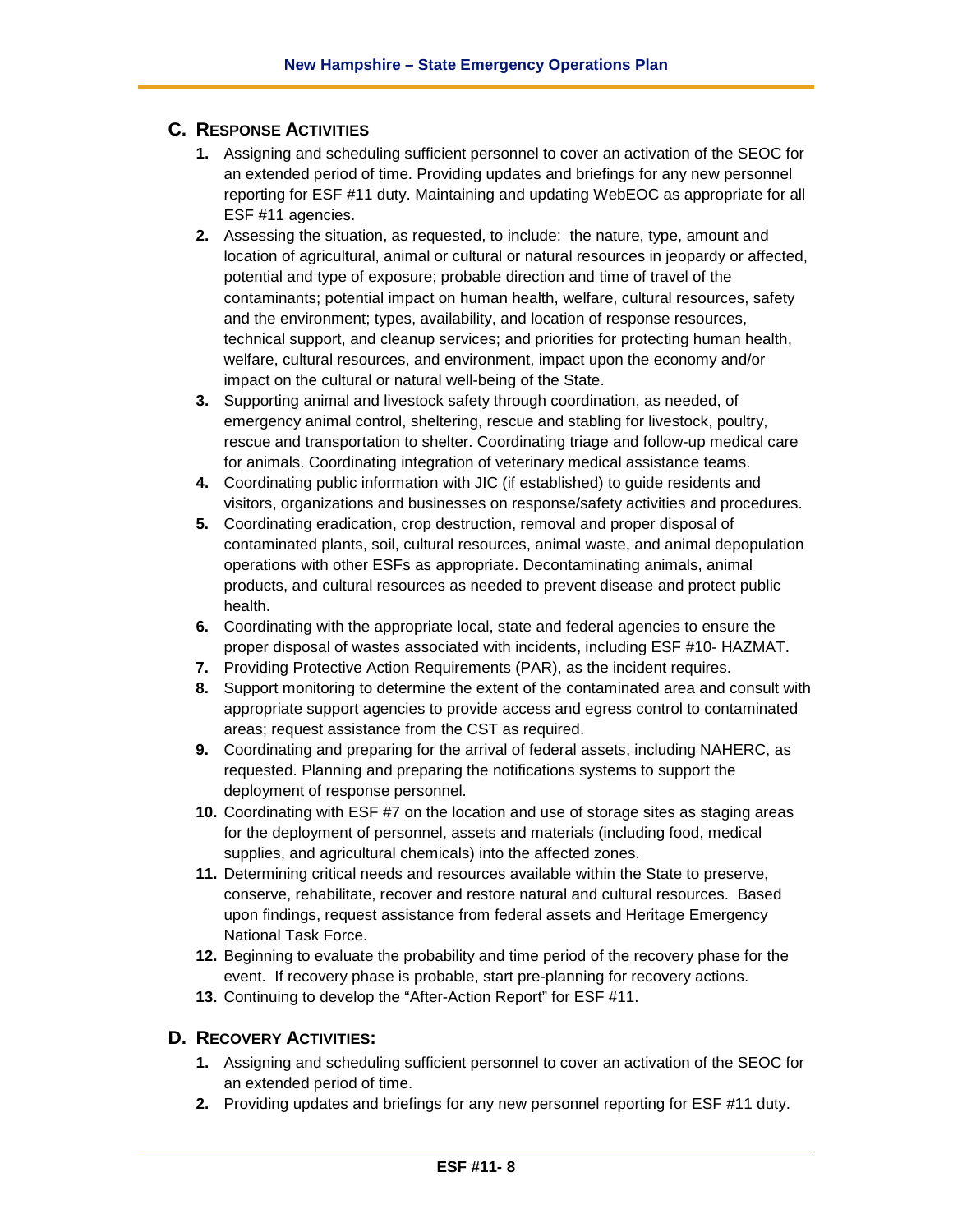- **3.** Maintaining and updating WebEOC as appropriate for all ESF #11 agencies. Seeking information concerning the projected date the SEOC will deactivate.
- **4.** Evaluating and tasking ESF #11 support requests for impacted areas. Continuing to coordinate activities and requests with partner ESFs. Coordinating appropriate records of work schedules and costs incurred by ESF #1 agencies during the event.
- **5.** Preparing for the arrival of and coordinating with FEMA ESF #11 personnel.
- **6.** Coordinating the assignments of veterinary personnel to assist in delivering on-going animal control and health care to sick/injured or abandoned animals and performing veterinary preventative medicine activities.
- **7.** Suspending operations of meat, poultry, and egg-processing plants as appropriate.
- **8.** Utilizing the local, statewide and national networks for scientific/technical advice, information and assistance for long-term recovery, restoration, preservation, stabilization and rehabilitation of natural, cultural and historical resources of state significance.
- **9.** Generating information to be included in SEOC briefings, situation reports, and/or action plans.
- **10.** Identify and track any lost or damaged equipment and record any personnel injuries or equipment accidents.
- **11.** If mitigation and/or redevelopment phase is probable, start pre-planning actions with agency, State, and/or federal officials. Implementing and monitoring the "After-Action Report" for ESF #11.

# **E. MITIGATION**

- **1.** Providing updates and briefings for any new personnel reporting for ESF #11 duty.
- **2.** Evaluating the probability and time period of the mitigation and/or redevelopment phase for the event. Collaborating with other ESF agencies regarding mitigation and/or redevelopment activities that may need ESF #11 support. Beginning to plan for and provide support for mitigation and/or redevelopment activities that may begin before SEOC deactivation and continue for several months.
- **3.** Providing scientific/technical advice, information, and assistance for preservation, protection, conservation or rehabilitation of appropriate natural, cultural or historical resources.
- **4.** Supporting requests and directives resulting for the Governor and/or FEMA concerning mitigation and/or redevelopment activities. Probable requests and directives include establishment of review and study teams, support of local government contracting for mitigation and/or redevelopment needs, and other similar professional, technical, and administrative activities.
- **5.** Generating information to be included in SEOC briefings, situation reports, and/or action plans.
- **6.** Implementing and monitoring the "After-Action Report" for ESF #11.

# **ROLES & RESPONSIBILITIES**

#### **A. ACTIVITIES ASSOCIATED WITH FUNCTION:**

ESF #11 Lead and Support Agencies activities include:

**1.** All ESF #11 Lead and Support Agencies will provide available personnel to serve as ESF #11 representatives in the SEOC, as capable. Maintaining and updating WebEOC as needed.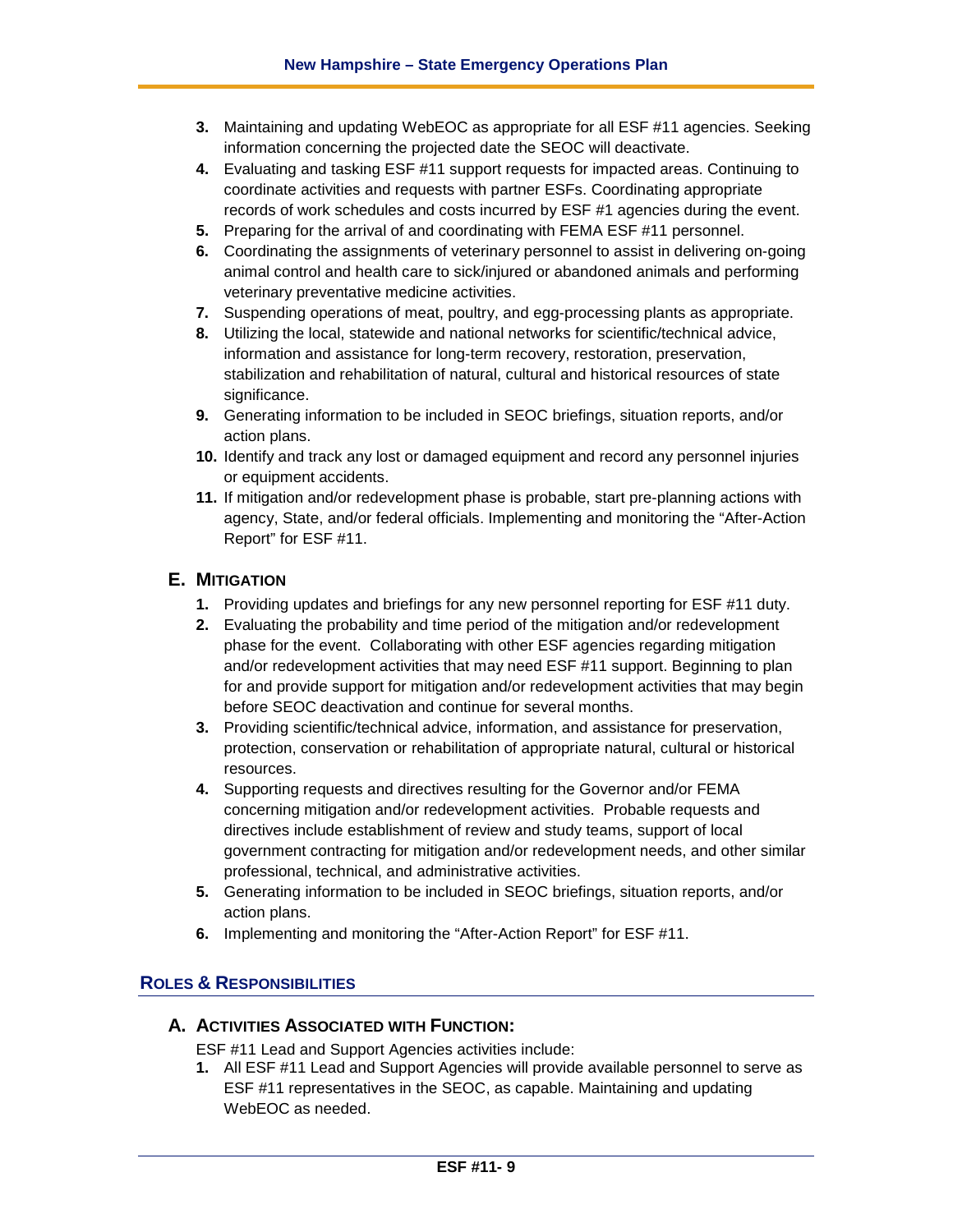- **2.** All personnel have access to a list of their agency's available and obtainable resources. To the extent possible, the committed and uncommitted status of such resources is continuously tracked during an activation of the SEOC. All personnel have access to appropriate records and data that may be needed for an ESF #11 response (i.e., mutual aid compacts, facilities listings, maps, etc.).
- **3.** Participating in the evaluation and mission assignment of ESF #11 resource requests submitted to the SEOC including resources that are available through mutual-aid agreements, compacts, and/or FEMA.
- **4.** Supporting the development of situation reports and action plans for ESF #11 during activation of the SEOC.
- **5.** Providing Subject Matter Experts (SME's) as requested to support public notification and information and other emergency response activities.
- **6.** Assisting in the revisions/updating of ESF #11 and other appropriate and related response/mitigation plans.
- **7.** Working with the Safety Officer, to ensure the health and safety of response workers.

# **B. AGENCY SPECIFIC**

- **1. Lead Agency: Dept. of Agriculture, Markets & Food (DAMF)**
	- a. ESF #11 administration, management, planning, training, preparedness, response, recovery, and mitigation/redevelopment activities. Supporting worker safety.
	- b. Assigning personnel to the ESF #11 duty schedule at the SEOC. Providing staff and resources necessary to conduct impact assessment of the impacted area.
	- c. Developing operating procedures to implement the Animal/Agriculture Emergency Prevention/Preparedness/Response/Recovery/Mitigation functions.
	- d. Maintaining position logs and mission-tasking in WebEOC.
	- e. Developing and implementing plans for protection of animal health through coordination of animal/zoonotic disease prevention and outbreak, surveillance (to include tracking animal movement), diagnostics, control and eradication consistent with agency mission. Coordinating animal depopulation and any necessary removal and proper disposal of carcasses, animal waste, and other impacted materials. Providing technical assistance on animal and plant disease recognition and identification.
	- f. Developing and implementing plans for ensuring the safety of the manufacture and distribution of feeds and distribution of drugs given to livestock and companion animals. Coordinating location of food and arranging for and feeding distressed, disaster-impacted, and evacuated animals.
	- g. Participating in exercises to test operating procedures and ensure that all support agencies are included in training and testing functions as appropriate. Releasing information at least annually on disease and disaster planning and safety for animals through news releases, brochures, websites or other means.
	- h. Coordinating meetings and activations, as necessary, of the appropriate animal, agriculture, and related response teams. These may include, but not be limited to, representatives of involved agencies or organizations. At such meetings, participants will discuss the operational preparedness and response actions necessary for ESF #11 coverage. Activations will include large animal emergency rescue teams, made up of volunteers to work with rescue and fire personnel.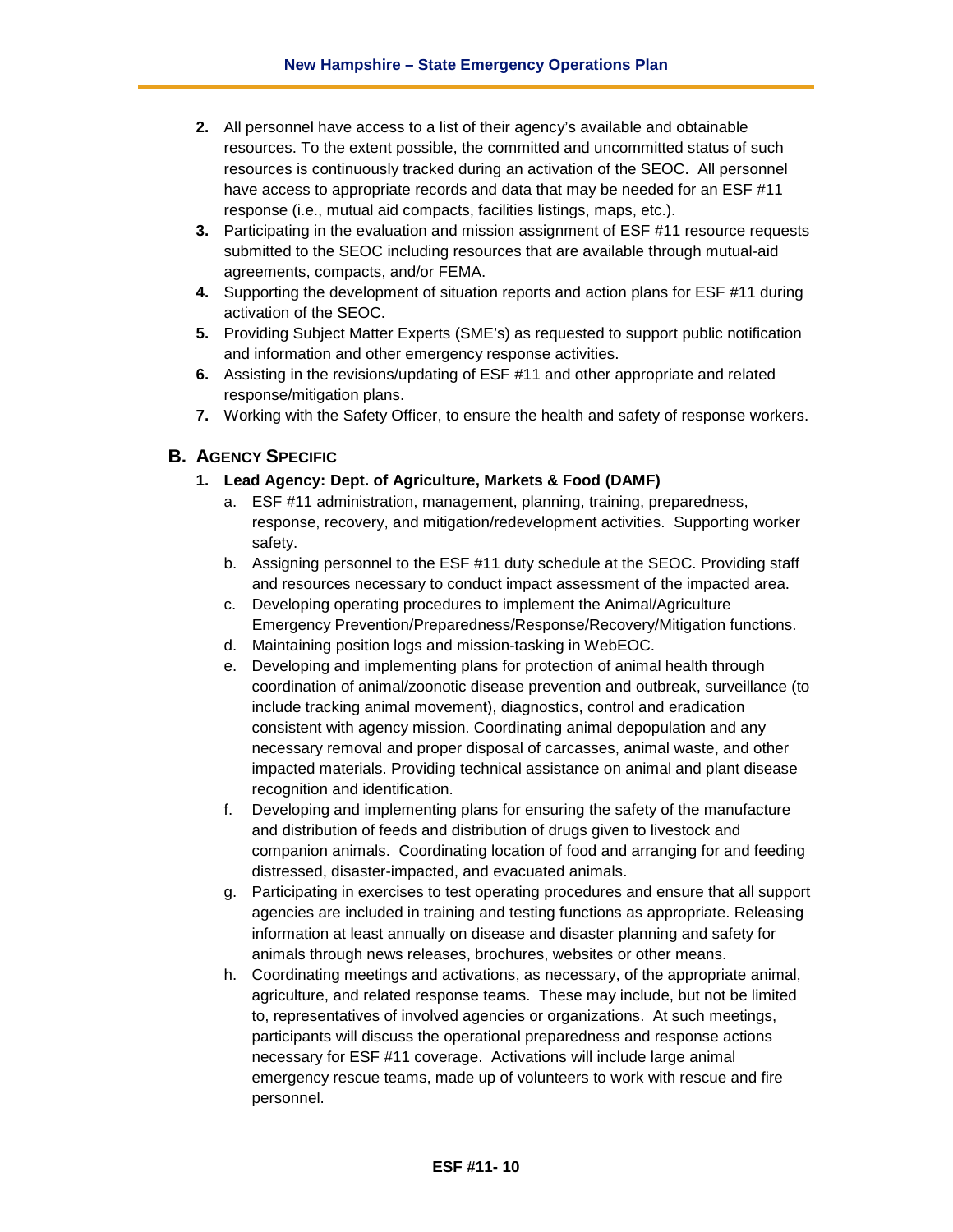- i. Developing a state level plan to assist towns and / or counties in evacuating, controlling, rescuing, and sheltering animals (including livestock). As capable and as resources allow, develop training programs for animal/agriculture emergency coordinators and other interested persons, as resources are available.
- j. Developing and maintaining a database of veterinary medical and non-veterinary medical volunteers and agencies that will provide care assistance.
- k. Coordinating communication with ESF #14 concerning the storage of animal and plant-related donated goods preceding a potential disaster and preparation for hay, food, and non-medical large animal supplies.
- l. Providing dairy product and producer support and sampling, as necessary and as capable.

### **2. Support Agencies**

- a. **Dept. of Health and Human Services/Division of Public Health (Primary Support) (DPHS)**
	- i. Assisting DAMF in determining long-term impacts of catastrophic agricultural incident.
	- ii. Providing laboratory and diagnostic support, SMEs, technical assistance, surveillance and field investigators to assist in product tracing, inspection and monitoring and interdiction activities associated with ESF #11.
	- iii. Working in collaboration with the DAMF and State Veterinarian, helping provide veterinary public health and clinical subject-matter expertise supporting through the U.S. Public Health Service Commissioned Corps veterinary teams, as needed, and epidemiologists to address environmental public health, toxicology, bite/scratch injuries from animals, and zoonotic disease hazards; conduct veterinary/animal emergency needs assessments; respond to occupational safety and health issues associated with animal response; and help implement rabies quarantines, etc.

#### b. **Dept. of Administrative Services**

- i. Assisting in the preparation for storing of donated animal-related relief supplies including hay, food, non-medical supplies.
- ii. Providing technical assistance in contracting and procuring natural, historic and cultural resource/damage assessments, preservation, protection and stabilization within impacted area.

#### c. **Fish and Game**

- i. Providing consultation, technical assistance and response to animal health issues involving wildlife and wildlife diseases (disease outbreak, bio-terrorist attack, waste, and carcass disposal, technological accident).
- ii. Developing plans to respond to outbreak of a highly contagious animal/zoonotic disease, which includes or affects native or free-ranging wildlife species.
- iii. Providing native or free-ranging wildlife species support within agency policy and statutory guidelines.
- iv. Assisting in evacuation of populations within wildland areas as required.
- v. Providing limited assistance, if available, to coordinate zoo and exotic animal situations.
- vi. Developing and implementing plans to prevent and control aquatic invasive species problems in public waters and restore aquatic habitats impacted.
- vii. In collaboration with DRED, maintaining a list of natural resources considered "significant" to the State of New Hampshire and the United States.
- viii. Providing laboratory and sampling assistance, as requested.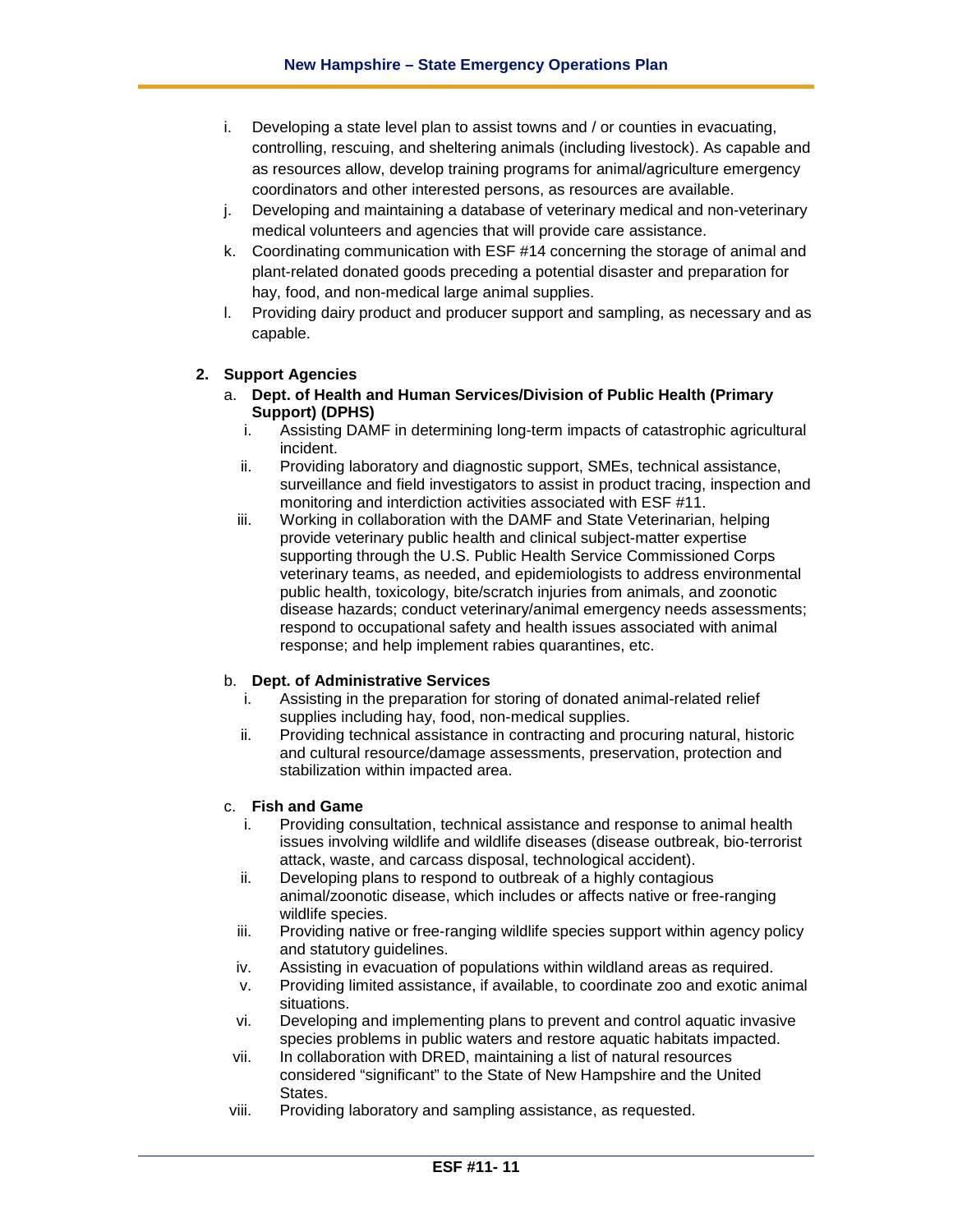# d. **Dept. of Resources and Economic Development (DRED)**

- i. Providing consultation, assistance and response to contagious animal/zoonotic and plant diseases. In addition, DRED has statutory authority to manage plant diseases when they impact or have the potential to impact the forests. Authority is under RSA 227-G and K. Providing technical assistance for wildlife and plant related incidents, especially within Department-owned and operated reservations.
- ii. Developing and maintaining lists of forestry diseases and pests of national and jurisdictional significance. Developing field detection plots or other field methods to detect disease and/or pest threats to the state's forests.
- iii. When large numbers of infested nursery stock need to be burned to eradicate an invasive pest, DRED forest rangers can assist in the permit and burning. DRED may also allow the use of some of Department-owned lands for the burning of infested plant stock.
- iv. Developing and implementing plans to prevent and control aquatic invasive species problems in public waters and restore aquatic habitats impacted.
- v. Surveying forest disaster areas to delineate heavy, medium, and light damage, salvage volume, anticipated logging conditions, market potential. Preparing and implementing forest disaster plans to address salvage, harvesting, and marketing of forest products damaged by disaster.
- vi. Providing laboratory and sampling assistance, as requested. Pre-screening and sorting of potential forest pathogens prior to submission to the official pest diagnostic network.
- vii. Providing assistance in development of safety measures and communications to local and state businesses as required by the incident.
- viii. Developing and maintaining records on impact of plant/animal infestations, diseases upon state businesses and industries.
- ix. In collaboration with Dept. of Fish & Game, maintaining a list of natural resources considered "significant" to the State of New Hampshire and the United States.
- x. Developing public service announcements for forestry disaster planning and safety.

#### e. **Volunteer NH Disaster Animal Response Team (NHDART)**

- i. Coordinating with DAMF to provide information, volunteers and equipment, when available, for response to pet evacuation and sheltering needs.
- ii. Under direction of DAMF, serving as contact and provider of companion animal transportation, care, sheltering, and rescue in emergencies.
- iii. Coordinating with appropriate organizations to provide broad-based education and training materials to local emergency management officials and local animal emergency response volunteers.
- iv. Developing and maintaining a current list of Pet-Friendly hotels and motels in New Hampshire.
- v. Developing and maintaining a current list of animal services available in the state including non-profit animal shelters.
- vi. Disseminating public information for animal emergency response guidance in coordination with PIO or JIC.
- vii. Organizing and publicizing lost and found data to achieve animal/owner reunion. Publication of information will be coordinated through the PIO/JIC. Assisting with final return to owner, long-term maintenance, placement or disposition of displaced animals which cannot be returned to their normal habitat or which have been separated from their owners.

# f. **NH Veterinary Medical Association (NH VMA)**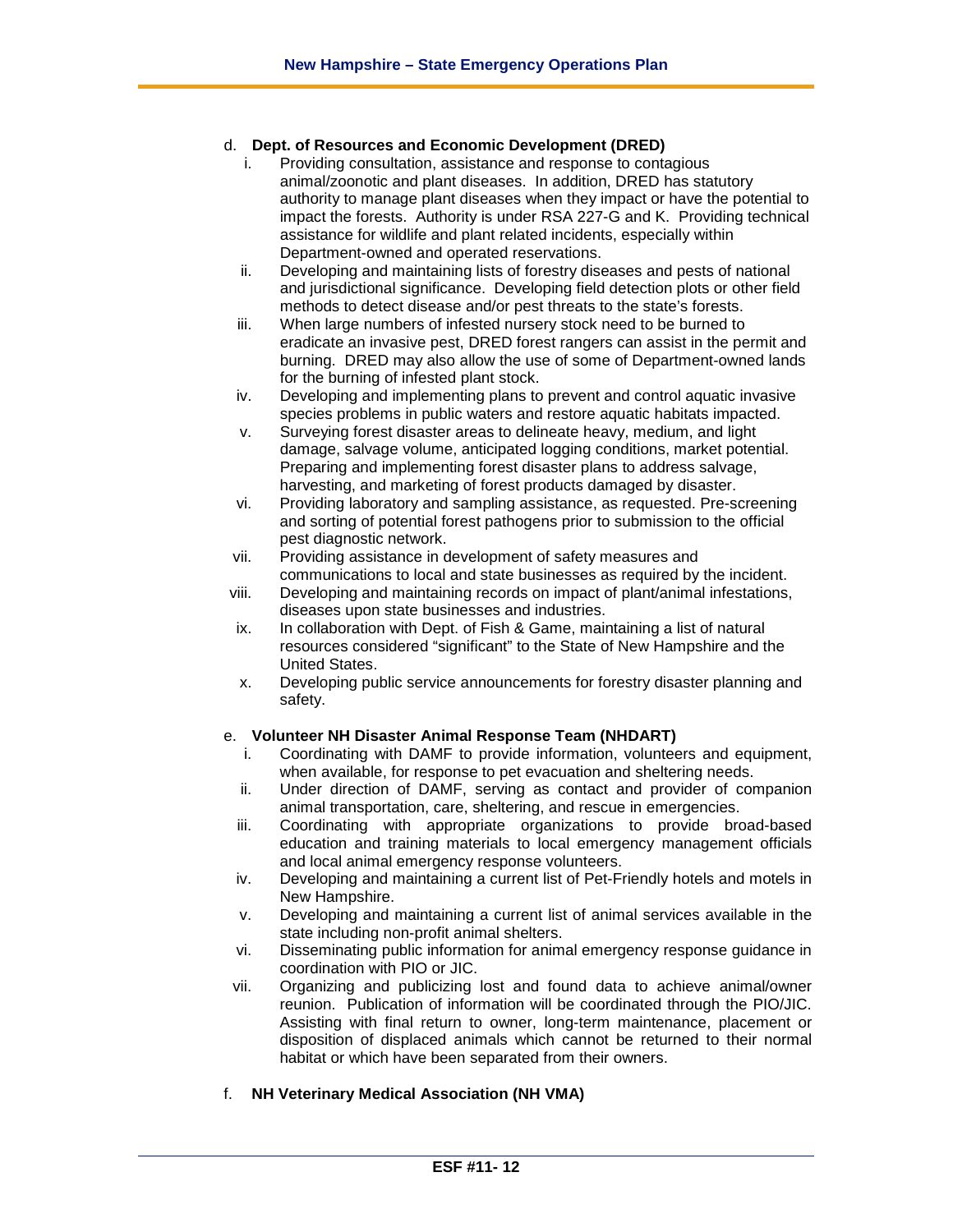- i. Identifying, training, and assigning personnel as Veterinary Liaison Officers who will assist in development of state and local animal emergency response plans which include plans for emergency, temporary companion animal care/sheltering.
- ii. Assisting in the development and implementation of plans to respond to the outbreak of a highly contagious animal/zoonotic disease.
- iii. Providing instructional/educational material to veterinary members to assist them in participation with local/state animal emergency programs.
- iv. Assisting DAMF and non-profit animal-related organizations in planning and carrying out volunteer/public education and training programs for animal emergency response.
- v. Encouraging the posting of animal emergency response information posted on NHVMA and member web pages.
- vi. Monitoring veterinary medical care status in affected areas and provide status reports to DAMF.
- vii. Coordinating requests for animal medical assistance (supplies or veterinary manpower) in support of DAMF. As requested, coordinating medical supplies with ESF #7.
- viii. Providing basic medical care for unclaimed animals in emergency temporary shelters in coordination with volunteer staffing.
- ix. Providing medical care, within valid client/patient/doctor relationship and guidelines, to owned animals in emergency temporary shelters, when requested.
- x. Assisting DAMF and PIO/JIC in development, release and dissemination of animal care/response and proper public health protection measures information during times of emergency.
- xi. Organizing and publicizing lost and found data to achieve animal/owner reunion. Publication of information will be coordinated through the JIC/PIO. Assisting with final return to owner, long-term maintenance, placement or disposition of displaced animals which cannot be returned to their normal habitat or which have been separated from their owners.

# g. **University of New Hampshire Cooperative Extension**

- i. Developing and implementing training programs for local emergency management officials and other interested persons, as resources are available.
- ii. Developing and maintaining public service announcements for disaster planning and safety for animals and plants/crops and food through news releases, brochures, websites or other means. Coordinating public messaging through PIO/JIC.
- iii. Coordinating through county extension agents to assess local situation and identify animal emergency coordinator in each county. Collecting data and monitoring activities associated with damage assessment of livestock and equine populations and economic-impact of affected agriculture and forests.
- iv. Supplying personnel for damage assessment teams, or observation teams, as requested and as personnel are available.
- v. Working with University of New Hampshire administration in securing assets, as needed during emergency situations.
- vi. Assisting with containment, surveillance and eradication efforts, as well as livestock relocation. This would include disposition of displaced livestock or poultry that cannot be returned to their normal home or that have been separated from their owners.
- vii. Supporting and planning for mitigation measures including monitoring and updating mitigation plans as they pertain to agriculture and livestock.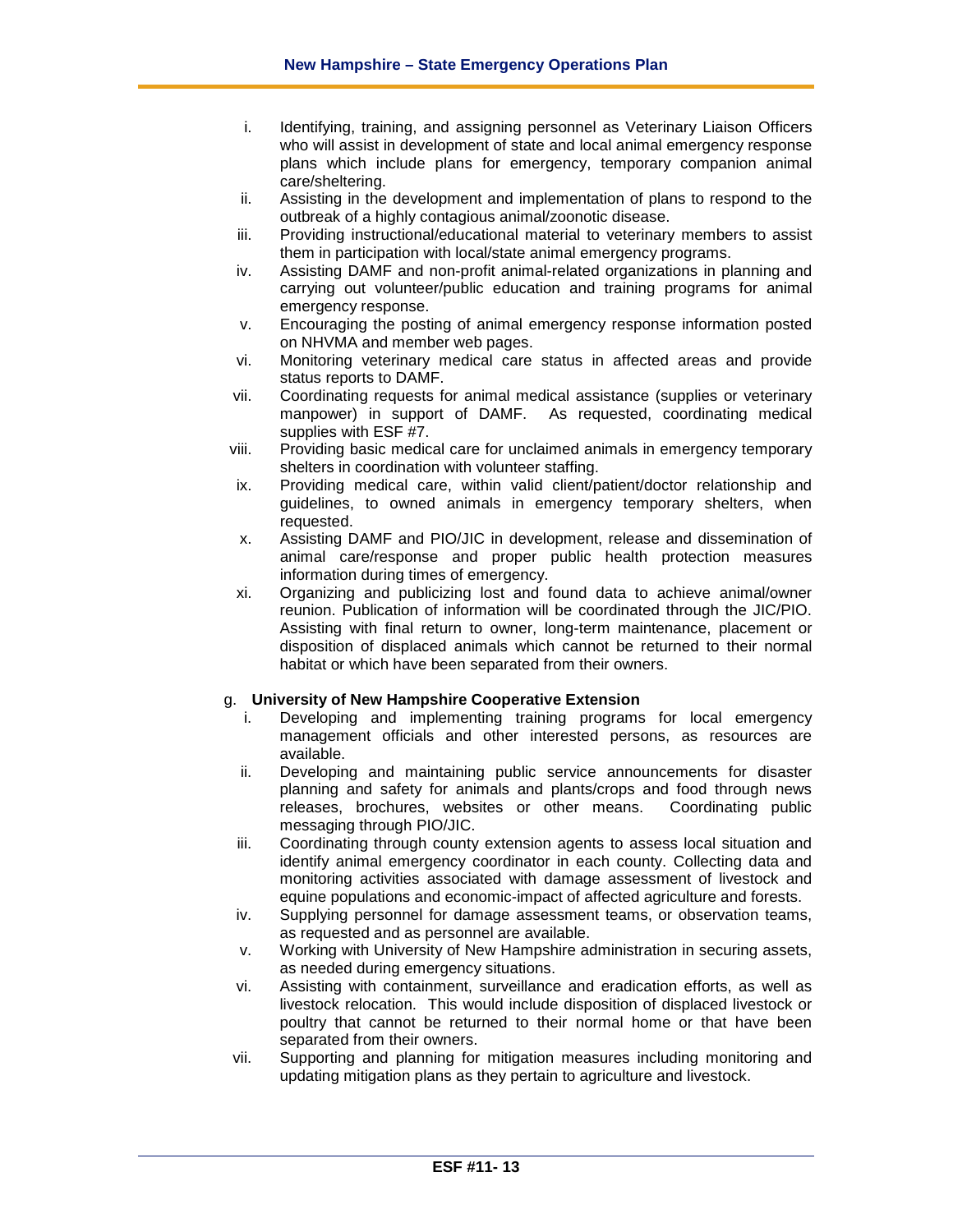viii. Assisting with impact assessments and remedies for wildlands, forests, and tree farms.

#### h. **Dept. of Environmental Services**

- i. In accordance with statute, rule, and policy, identifying/advising sites and methodologies for advising the disposal of animal carcasses, contaminated plants, and other materials in need of disposal.
- ii. Providing guidance regarding potential groundwater contamination due to burial of contaminated animal carcasses.
- iii. Providing guidance and assistance in the appropriate methods to prevent contamination of water sources due to runoff during decontamination procedures.
- iv. Providing advice as needed to mitigate environmental impacts of response and recovery efforts.
- v. Assisting with the decontamination of infected, contact, and suspect premises.
- vi. Providing assistance, as capable, with laboratory and sampling activities.

#### i. **Dept. of Cultural Resources/NH Archives and Record Management**

- i. Providing technical advice and guidance on procedures and protocols for preservation of historic resources. Identifying and carrying out procedures to communicate guidance for use by stakeholders and participants in New Hampshire.
- ii. Assisting in identifying priority disaster-specific policy initiatives such as emergency appropriations, programmatic agreements, or program alternatives to address specific disaster conditions.
- iii. Developing a plan and providing it for implementation for record and archival maintenance and recovery in a disaster/emergency for cultural and historic resources significant to New Hampshire and under the purview of the agency(ies).
- iv. Providing preservation, scientific/technical, and records and archival management advice and information to help secure or prevent or minimize loss of natural, cultural, historic resources (including documents) during disaster situations and stabilization, security, logistics, and contracting for recovery services for damaged resources.
- v. Developing and maintaining a list of New Hampshire cultural and historical resources of national or state "significance."
- vi. Functioning as liaison with Heritage Emergency National Task Force, Advisory Council on Historic Preservation, Council on State Archivists, and National Archives and Records Administration.

# **C. COORDINATION WITH OTHER EMERGENCY SUPPORT FUNCTIONS:**

All ESFs will coordinate, as appropriate, with other ESFs by:

- **1.** Notifying partners of available resources, including meeting specialized transportation needs.
- **2.** Providing availability of subject matter experts for specialized requirements.
- **3.** Coordinating all communications and messaging to the public through the PIO/JIC.
- **4.** Assisting with debris removal including, but not limited to, removal of carcasses and contaminated plants.
- **5.** Notifying partners of the availability of parking, storage, collection and staging facilities.
- **6.** Setting and maintaining of public safety/security perimeters due to quarantine or contamination.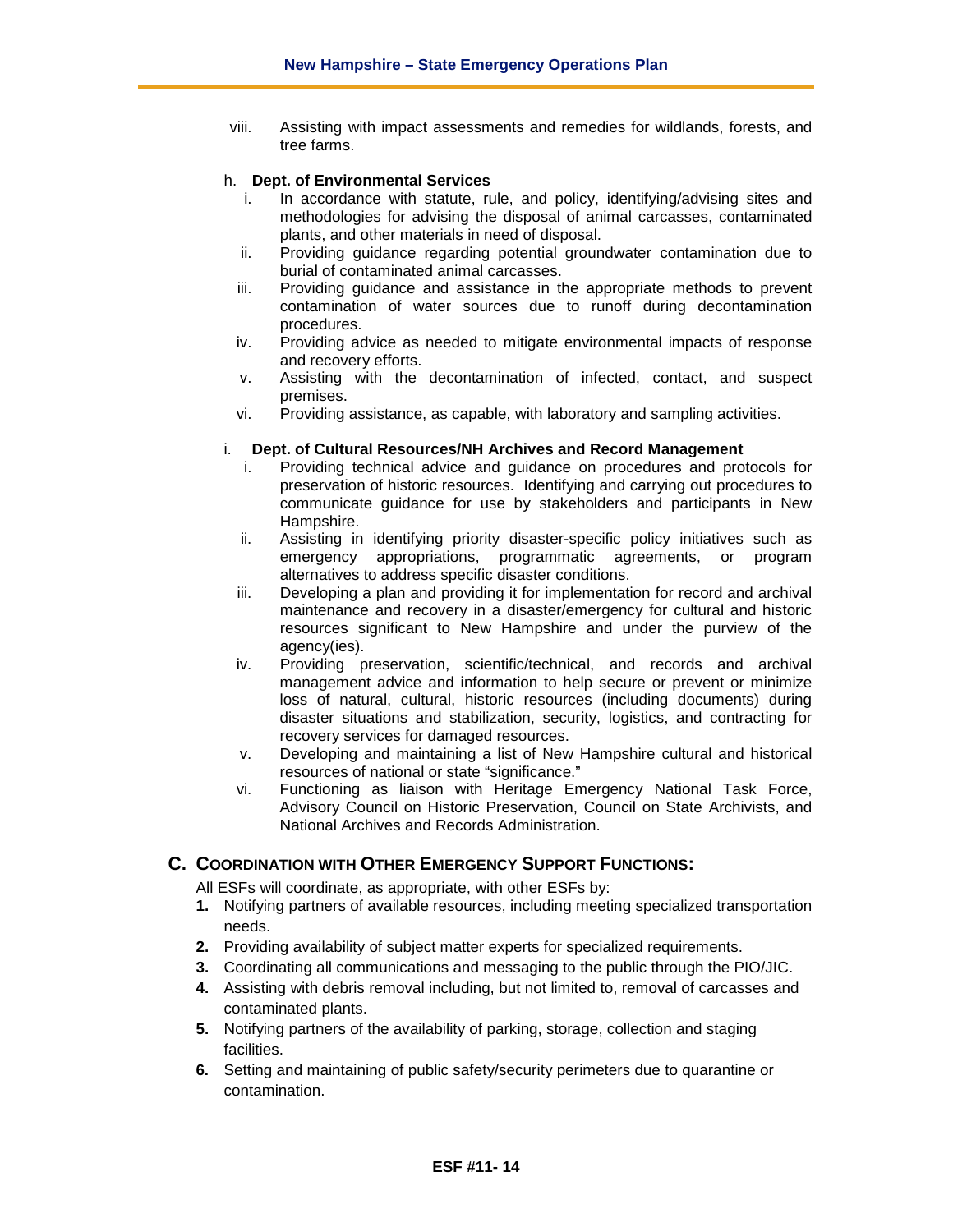# **D. SEOP HAZARD-SPECIFIC INCIDENT ANNEXES WITH ESF #11 RESPONSIBILITIES:**

- Terrorism
- Radiological Emergency Response at Nuclear Facilities
- Hazardous Materials
- Public Health Emergency

# **FEDERAL RESPONSE INTERFACE/STATE & INTERNATIONAL MUTUAL AID**

When agriculture, natural and cultural requests exceed the capability of the State, with the approval of the Governor, the ESF #11 Lead Agency will coordinate activities with the Lead Federal Agency for ESF #11 under the provisions of the *National Response Framework (NRF).* State and International Mutual Aid agreements (EMAC/IEMAG, etc.) may also be activated as the situation warrants. Agreements exist through the New England Animal Agriculture Security Alliance (NESAASA).

# **ADMINISTRATION AND LOGISTICS**

### **A. POLICIES:**

- **1.** All agency and ESF Plans provide for administrative and logistical support necessary to maintain a 24-hour, 7 day a week sustained operation.
- **2.** Administrative and logistical support of operational field elements is the responsibility of each participating agency.
- **3.** Provision is made by each participating agency to record all resources used in support of the emergency operation and provide such information to the Finance and Administration Section for consolidation and recording.
- **4.** Participating agencies will be notified when threshold levels are reached for implementation of any federal assistance programs or requests from mutual aid compacts.

# **B. NOTIFICATION AND REPORTING:**

#### **1. Notification**

- a. The N.H. State Police, a municipality or State Agency will notify HSEM that an incident has occurred, or has the potential to occur, that threatens or impacts an area of New Hampshire. HSEM will gather information for on-going situational awareness and notify ESFs, as appropriate. RSA 436:33 mandates reporting of significant animal diseases to the Commissioner of Agriculture whenever suspicion of such disease exists.
- b. HSEM personnel will make the decision to activate the SEOC and determine level of activation.
- c. If SEOC activation is determined to be necessary, the HSEM Agency Liaison will notify the ESF Lead Agency of the activation and request designated personnel to report to the SEOC or to remain on stand-by.
- d. The Lead Agency will then notify the appropriate ESF Support Agencies and determine coverage/duty roster for the ESF desk in the SEOC. WebEOC will be utilized to provide continuous situational awareness.
- e. All ESF agencies will make appropriate notifications to their appropriate regions, districts or local offices.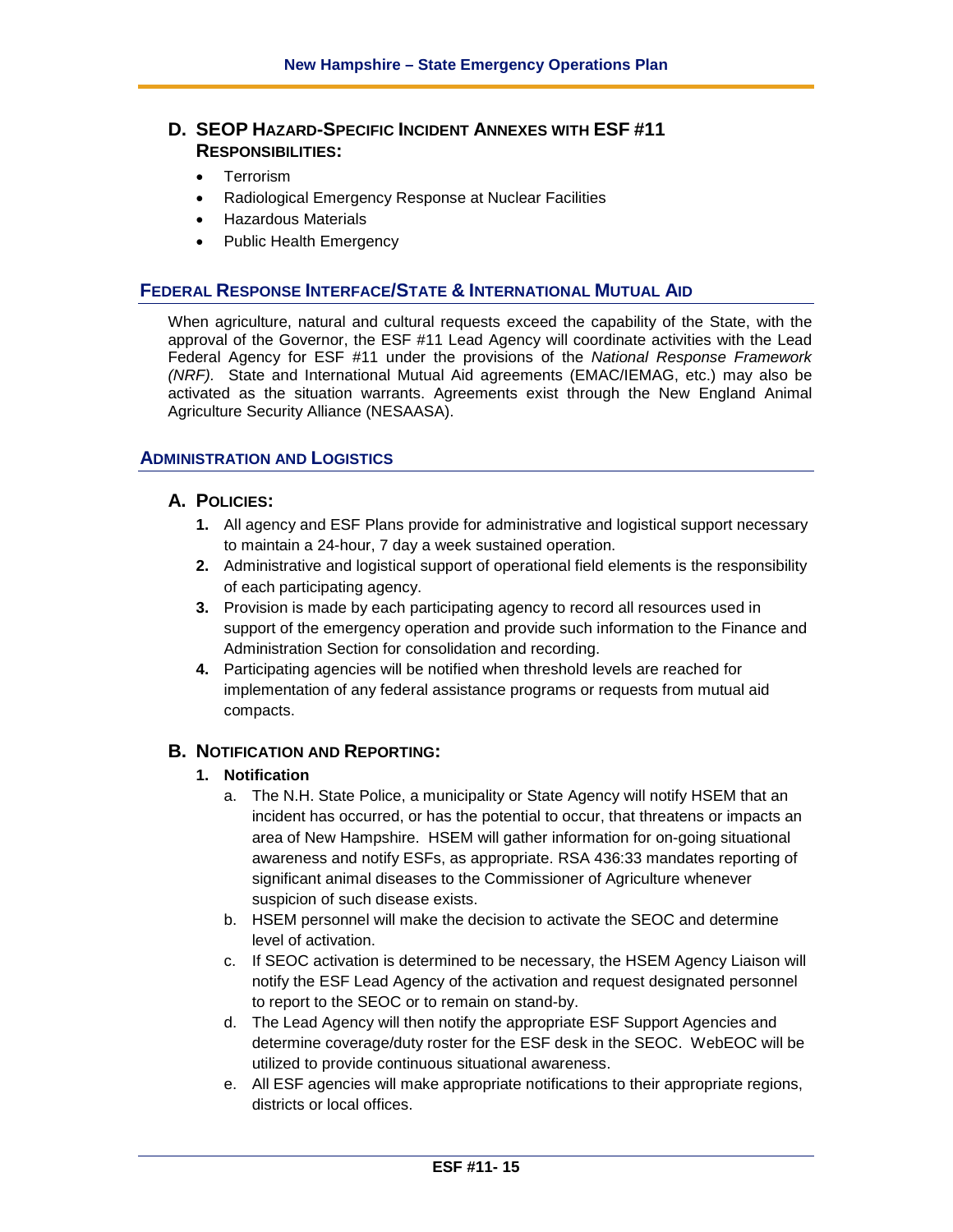f. The above notification process will be utilized for all phases of activation and activities in which the ESF will be involved.

#### **2. Event Reporting**

- a. Event and position logs should be maintained by each ESF agency in sufficient detail to provide historical data on activities taken during the event.
- b. Agencies are also expected to keep their Lead Agency updated upon all activities and actions.
- c. The Lead Agency will be responsible for making periodic reports to their Sections on activities taken by the ESF, in total, during the event and assure they are properly documented.
- d. All financial reporting will be done through the ESF Lead Agency on behalf of their support agencies. All financial management documents must comply with standard accounting procedures and applicable agency, State and Federal guidelines, rules, standards and laws.

### **3. Agreements/MOUs, etc.**

Lead and Support Agencies will maintain up-to-date agreements and Memorandums of Understanding, Letters of Agreement (MOU/LOA) with various other agencies, regions, states or countries, as appropriate. Each agency is responsible for keeping these documents updated and with appropriate points of contact. Support Agencies should keep the Lead Agency informed of any such agreements which may impact resources or capabilities during an emergency incident. The State of New Hampshire also maintains agreements and mutual aid compacts on behalf various organizations. These may be activated as the situation warrants.

# **DEVELOPMENT, MAINTENANCE AND IMPLEMENTATION OF ESF/SEOP**

# **A. RESPONSIBILITIES**

Development, maintenance and implementation of this Appendix rests with the Lead Agency in consultation and collaboration with the Support Agencies.

# **B. CORRECTIVE ACTIONS**

Following each activation, exercise, etc. in which this ESF has been activated, an After-Action Report should be conducted by the Lead Agency with the appropriate Support Agencies. A Corrective Action/Improvement Plan should be developed and incorporated into the ESF response activities when updated.

### **C. UPDATING & REVISION PROCEDURES**

The primary responsibility for the development and overall maintenance of the State Emergency Operations Plan belongs to HSEM. Assistance and input will be sought from all ESFs.

Updating and maintenance of this ESF Appendix rests with the Lead Agency. Coordination, input and assistance should be sought from all the agencies involved in the ESF activities. An annual review of the Appendix should be conducted with information provided to HSEM for incorporation into the next SEOP scheduled update. This does not preclude the incorporation of any changes immediately into the ESF Appendix. If information collected is of serious enough nature to require immediate revision, HSEM will produce such a revision of the SEOP ahead of schedule.